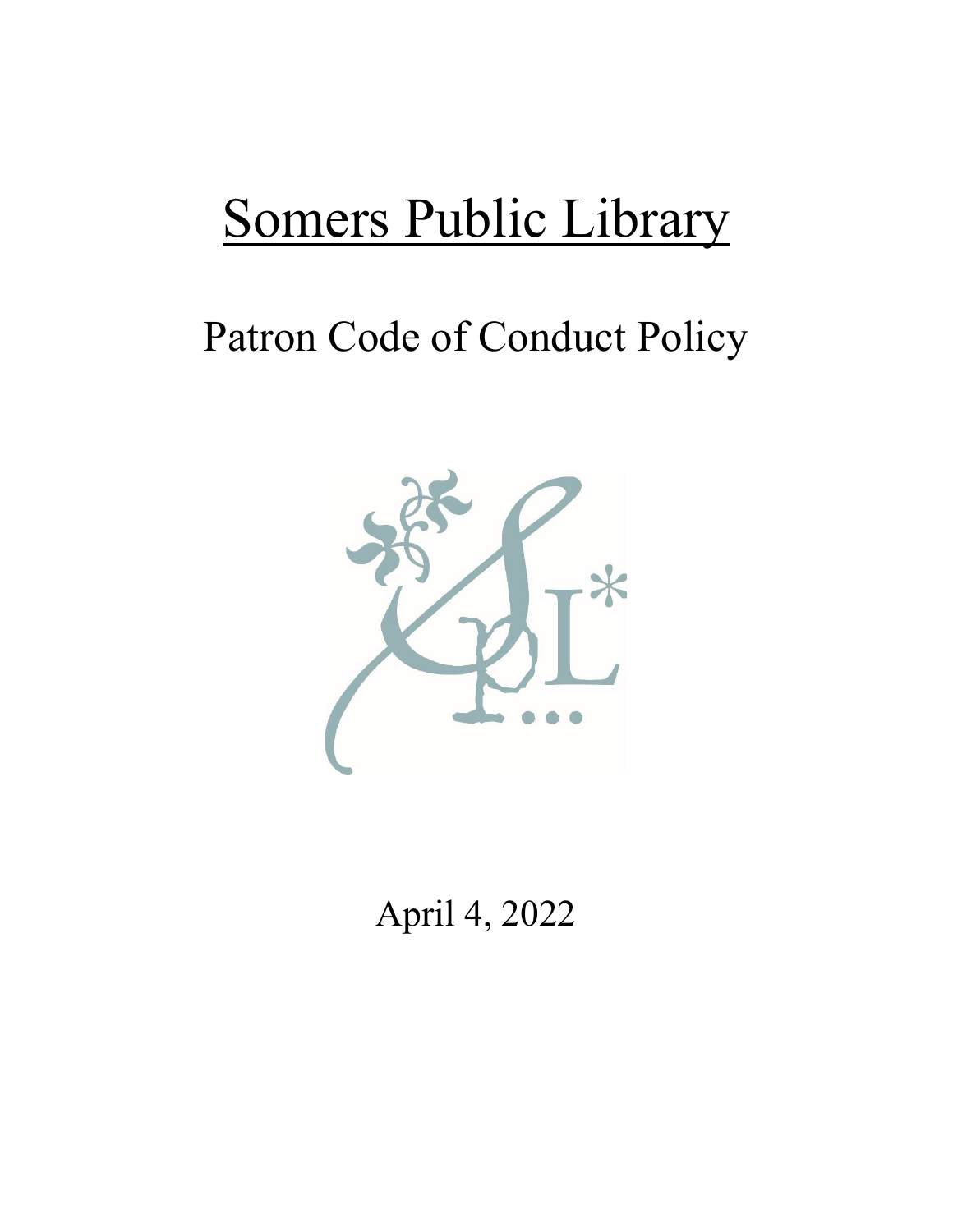#### **Policy Statement**

The Somers Public Library encourages reading and lifetime learning and serves the needs of the entire community by providing free access to a diversity of ideas and information through a variety of materials, services and experiences. To fulfill this mission, rules have been established regarding proper behavior necessary to maintain this environment. This policy protects the rights and safety of those using the library and library staff. It also preserves and protects library materials, equipment and facilities.

#### *The following types of behavior are prohibited in the library:*

- Any behavior that endangers the safety or health of others
- Violation of any local, state or federal laws
- Vandalism or deliberate destruction of library materials, equipment or facilities
- Theft of library materials or equipment, and personal belongings of other patrons or staff
- Use of abusive or intimidating language or gestures to patrons and staff
- Behavior that is willfully annoying, harassing, or threatening to another person
- Soliciting of any kind, asking for signatures on petitions, conducting surveys, etc.
- Creating a disturbance by making noise, talking loudly, playing music, etc. which could reasonably be expected to disturb others
- Use of skateboards, scooters, roller blades, etc. on library property
- Inappropriate dress such as wearing no shoes, no shirt, excessively revealing or wet clothing
- Loitering on the premises
- Smoking, vaping, use of alcohol (se[e Town policy on Consumption or Possession of Alcoholic Beverages\)](https://ecode360.com/8850350) or illegal substances
- Poor hygiene that constitutes a nuisance
- Gambling
- Rearranging furniture or inappropriate use of furniture
- Bringing animals into the library with the exception of service animals, and those contracted by staff for specific library programs.
- Using the restrooms for bathing, grooming, laundry or anything for which they are not intended
- Littering
- Leaving personal items unattended
- Blocking aisles, exits or entrances
- Running, pushing, shoving or throwing objects
- Entering areas designated as "staff only" without permission
- Other kinds of behavior deemed inappropriate in the opinion of the Library Director or designated staff members.

#### **Procedures**

- In the case of a minor disruption, the library patron will receive a verbal warning. The staff will explain rules and may offer alternative forms of behavior. If the behavior continues, the patron may be asked to leave the library for the remainder of the day.
- In the case of any misconduct that, in judgment of a staff member is extreme, the library patron will be ordered to leave the library immediately and the police may be called.
- All warnings and offenses will be documented.
- Upon the occurrence of extreme disruptive behavior, the Library Director may deny the offender use of the library and its services for a minimum of thirty days.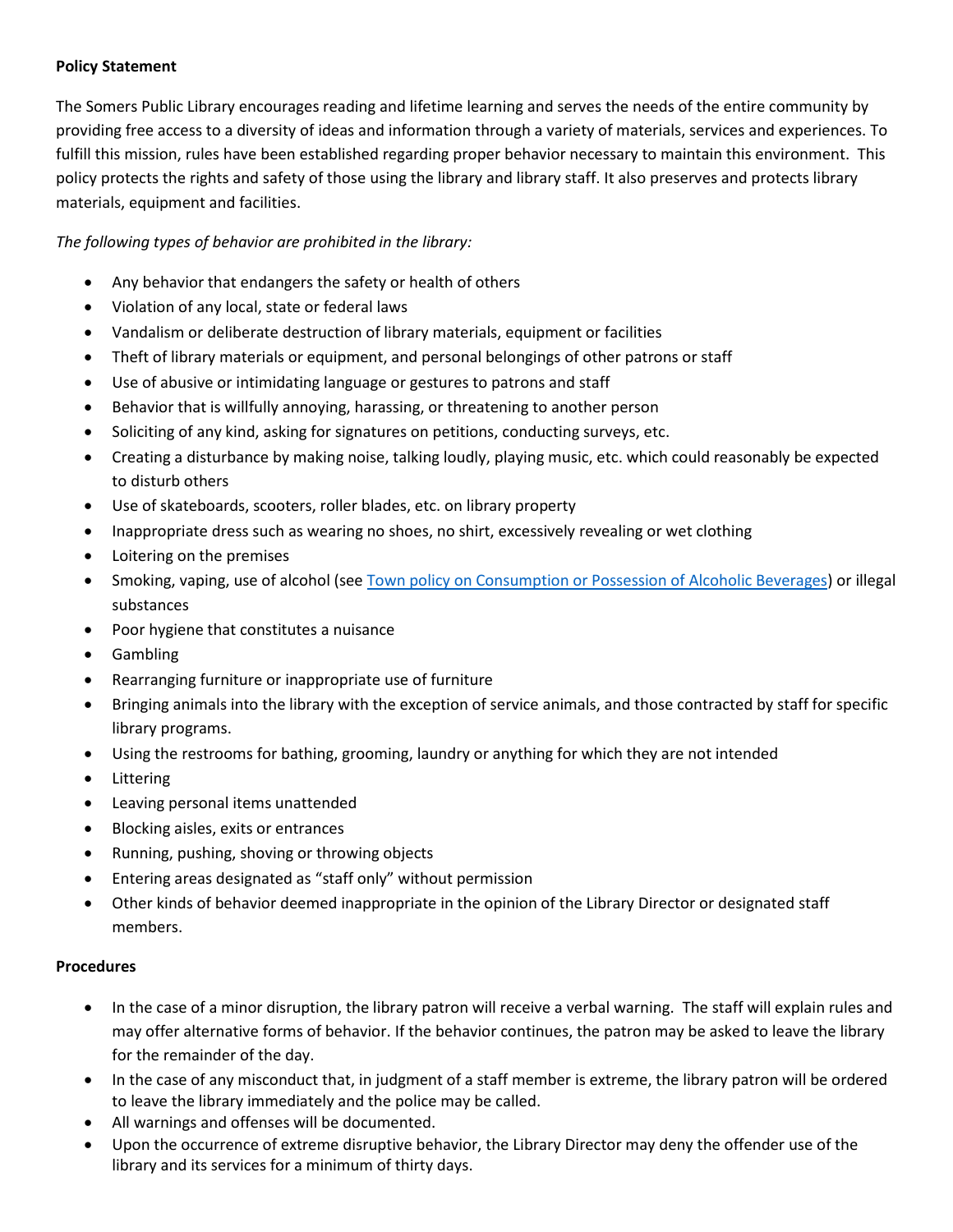• Those who have been barred from library use as outlined above, must meet with the Library Director before being readmitted. Minors (under the age of eighteen) will be required to bring a parent or guardian to such a conference.

# **Safety of Children**

- Any person under the age of twelve shall be accompanied by a parent, guardian, or caregiver over the age of 18, who will be responsible for the child's behavior in the library *(see [Connecticut General Statutes Section 53-21a](https://www.cga.ct.gov/current/pub/chap_939.htm#sec_53-21a)  [Leaving child unsupervised in place of public accommodation\)](https://www.cga.ct.gov/current/pub/chap_939.htm#sec_53-21a).*
- The Children's Area is reserved for use by children, their caregivers, and adults interested in children's materials. Adults not accompanying children may not loiter in the Children's Area
- The Teen Area is reserved for use by teens (ages 12 to 17), their caregivers, and adults interested in teen materials. Adults not accompanying a teen may not loiter in the Teen Area

*The staff of the Somers Public Library is concerned about the safety and the wellbeing of all of our patrons. However, with this in mind, the library is a public building available to anyone. Due to the many responsibilities of the staff, monitoring each child's behavior and location is not possible. The staff does not and will not take over parental responsibilities for children when they come into the library. It should not be assumed that young children are safe when left unattended in the library. The staff has no way to know if young children or teens are leaving the building with parents or strangers. If a problem arises with children of any age, or if the library is closing and we are unable to locate a parent, guardian or caregiver, the police will be called.*

## **Additional**

- Sports equipment (lacrosse gear, etc.) must be placed outside the staff work room next to the Teen Room
- Unattended items (such as bags, backpacks or laptops) may be regarded as suspicious and removed.
- Bicycles ridden to the library should be placed in the bicycle rack and locked. They may not be brought into the building, left on the sidewalks leading to the building, in the parking lot, on the lawn, etc.
- Items left behind will be placed in lost and found for at least thirty days, at which point they may be discarded or donated to an appropriate organization.
- The library is not responsible for any lost or stolen personal items
- In the case of a medical emergency, the Town of Somers emergency personnel will be requested and attempts will be made to notify parents, guardians, or caregivers

## **Food and Drink**

Light, pre-packaged snacks that are not damaging to the collections or distracting to others are permitted except in the areas specified below. No outside delivery of food is permitted. Beverages in bottles that can be closed (screw top) or other spill resistant containers such as travel mugs and sports bottles are permitted. Exceptions will be made during library programs where food and beverage consumption is encouraged. The Somers Public Library is not responsible for any food allergy reactions that may occur from an individual coming in contact with food items/residue consumed in the Library.

Food or beverages of any kind are not permitted in the following areas:

- The Conference Room
- Computer workstations
- Near printers and photocopiers
- Near any media equipment